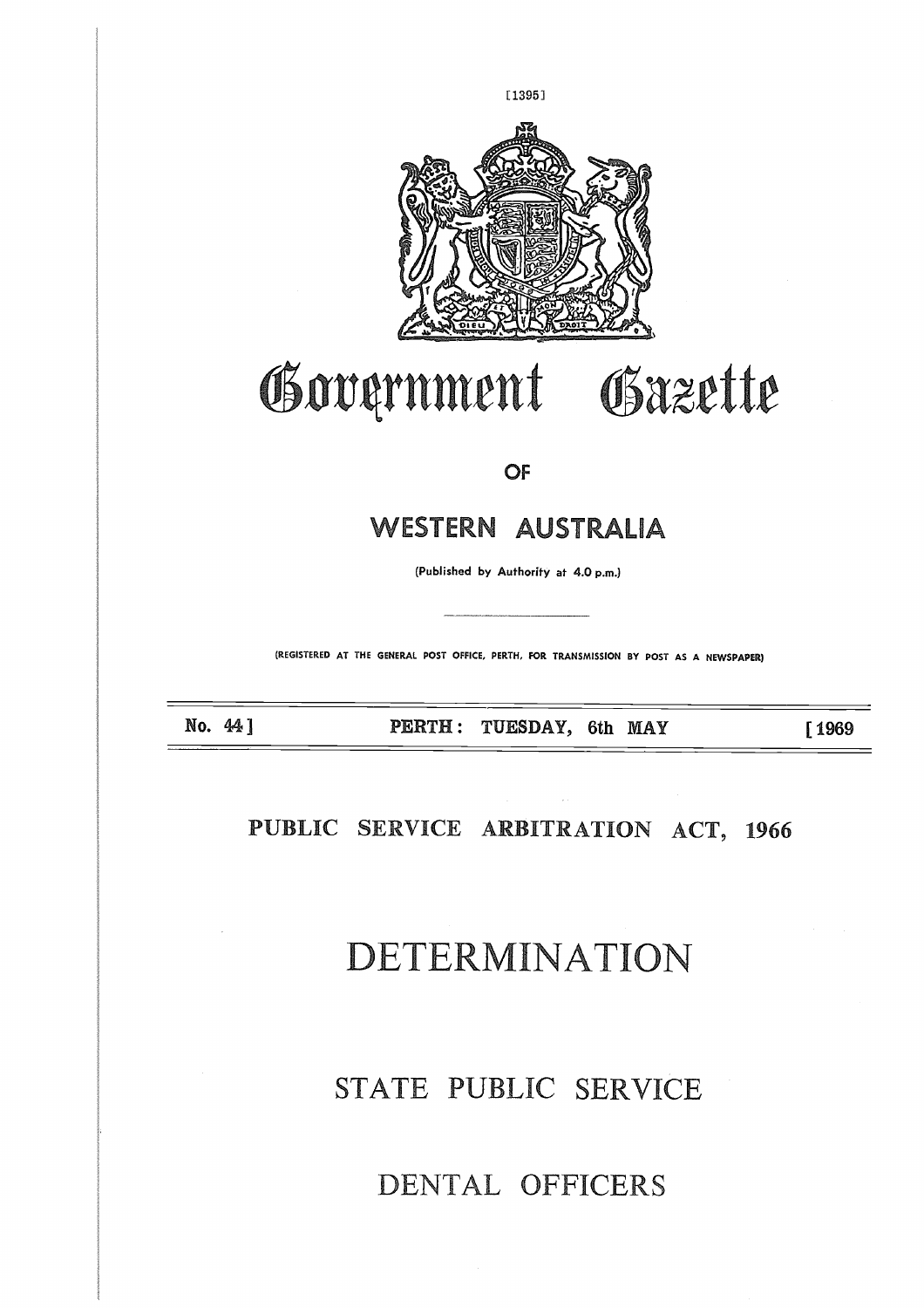#### **PUBLIC SERVICE ARBITRATION ACT, 1966**

#### STATE PUBLIC SERVICE

#### Determination—Dental Officers

PURSUANT to Section 12 of the Public Service Arbitration Act, 1966, I, James Bruce Crooks, Deputy Public Service Commissioner, hereby determine the salaries or salary ranges appropriate to offices covered by the Public Service Professional Division (Dental Officers) Salaries Agreement, No. 51 of 1969, as at 6th March, 1969, in terms of the salaries or salary ranges laid down in Clauses 5 and 6 of that Agreement.

| Bruce Crooks, Deputy Public Service Commissioner, hereby determine the salaries or<br>salary ranges appropriate to offices covered by the Public Service Professional Division<br>(Dental Officers) Salaries Agreement, No. 51 of 1969, as at 6th March, 1969, in terms<br>of the salaries or salary ranges laid down in Clauses 5 and 6 of that Agreement.<br>For convenience the salaries or salary ranges allocated have been indicated by |             |                      |
|-----------------------------------------------------------------------------------------------------------------------------------------------------------------------------------------------------------------------------------------------------------------------------------------------------------------------------------------------------------------------------------------------------------------------------------------------|-------------|----------------------|
| the following levels $:$ $-$                                                                                                                                                                                                                                                                                                                                                                                                                  |             |                      |
|                                                                                                                                                                                                                                                                                                                                                                                                                                               |             | Per Annum<br>\$      |
| Level 1. Dental Officer                                                                                                                                                                                                                                                                                                                                                                                                                       | First Year  | 5,930(a)<br>$\cdots$ |
|                                                                                                                                                                                                                                                                                                                                                                                                                                               | Second Year | 6,240<br>.           |
|                                                                                                                                                                                                                                                                                                                                                                                                                                               | Third Year  | 6,400<br>$\cdots$    |
|                                                                                                                                                                                                                                                                                                                                                                                                                                               | Fourth Year | 6,720<br>            |
|                                                                                                                                                                                                                                                                                                                                                                                                                                               | Fifth Year  | 7,020<br>$\cdots$    |
|                                                                                                                                                                                                                                                                                                                                                                                                                                               | Sixth Year  | 7,320<br>$\cdots$    |
| \$<br>(a) On appointment $:$ $-$                                                                                                                                                                                                                                                                                                                                                                                                              |             |                      |
| First three months<br>$\dots 4,640$                                                                                                                                                                                                                                                                                                                                                                                                           |             |                      |
| Second three months<br>4,780                                                                                                                                                                                                                                                                                                                                                                                                                  |             |                      |
| Thereafter<br>5,930<br>$\cdots$                                                                                                                                                                                                                                                                                                                                                                                                               |             |                      |
| Level 2. Dental Health Education Officer                                                                                                                                                                                                                                                                                                                                                                                                      |             | 8,270                |
| Level 3. Senior Dental Officer                                                                                                                                                                                                                                                                                                                                                                                                                |             | 8,570                |
| Level 4. Principal Dental Officer       10,570                                                                                                                                                                                                                                                                                                                                                                                                |             |                      |
|                                                                                                                                                                                                                                                                                                                                                                                                                                               |             |                      |

J. B. CROOKS, Deputy Public Service Commissioner.